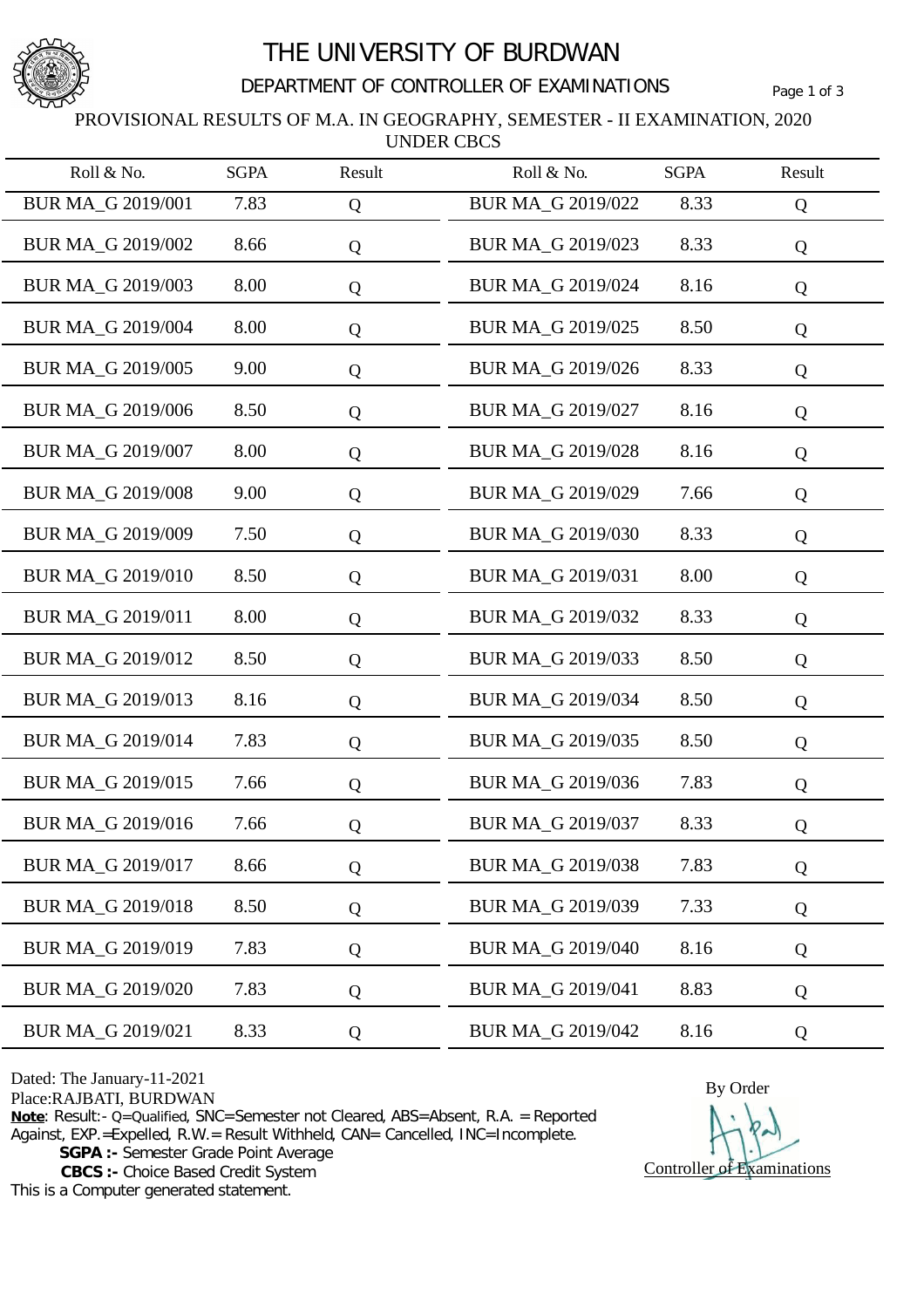

## THE UNIVERSITY OF BURDWAN

### DEPARTMENT OF CONTROLLER OF EXAMINATIONS Page 2 of 3

#### PROVISIONAL RESULTS OF M.A. IN GEOGRAPHY, SEMESTER - II EXAMINATION, 2020 UNDER CBCS

| Roll & No.               | <b>SGPA</b> | Result    | Roll & No.               | <b>SGPA</b> | Result |
|--------------------------|-------------|-----------|--------------------------|-------------|--------|
| BUR MA_G 2019/043        | 8.83        | Q         | BUR MA_G 2019/064        | 7.83        | Q      |
| BUR MA_G 2019/044        | 8.66        | Q         | BUR MA_G 2019/065        | 7.83        | Q      |
| BUR MA_G 2019/045        | 8.33        | Q         | BUR MA_G 2019/066        | 8.16        | Q      |
| BUR MA_G 2019/046        | 7.83        | Q         | BUR MA_G 2019/067        | 8.16        | Q      |
| BUR MA_G 2019/047        | 7.66        | Q         | BUR MA_G 2019/068        | 7.83        | Q      |
| BUR MA_G 2019/048        | 7.83        | Q         | BUR MA_G 2019/069        | 8.50        | Q      |
| BUR MA_G 2019/049        | 7.50        | Q         | BUR MA_G 2019/070        | 8.33        | Q      |
| <b>BUR MA_G 2019/050</b> | 8.33        | Q         | BUR MA_G 2019/071        | 7.66        | Q      |
| BUR MA_G 2019/051        | 8.00        | Q         | BUR MA_G 2019/072        | 7.83        | Q      |
| BUR MA_G 2019/052        | 8.16        | Q         | BUR MA G 2019/073        | 8.16        | Q      |
| BUR MA_G 2019/053        | 8.00        | Q         | BUR MA_G 2019/074        | 7.83        | Q      |
| BUR MA_G 2019/054        | 8.33        | Q         | BUR MA_G 2019/075        | 8.16        | Q      |
| BUR MA_G 2019/055        | 8.50        | Q         | BUR MA_G 2019/076        | 7.83        | Q      |
| BUR MA_G 2019/056        | 8.33        | Q         | BUR MA_G 2019/077        | 7.66        | Q      |
| BUR MA_G 2019/057        | 8.66        | Q         | BUR MA_G 2019/078        | 8.00        | Q      |
| <b>BUR MA G 2019/058</b> | 8.66        | Q         | BUR MA G 2019/079        | 8.00        | Q      |
| BUR MA G 2019/059        | 8.00        | Q         | <b>BUR MA_G 2019/080</b> | 7.83        | Q      |
| <b>BUR MA G 2019/060</b> | 8.16        | Q         | BUR MA_G 2019/081        | 8.33        | Q      |
| BUR MA_G 2019/061        | 8.33        | ${\bf Q}$ | <b>BUR MA G 2019/082</b> | 8.16        | Q      |
| BUR MA_G 2019/062        | 8.50        | Q         | <b>BUR MA G 2019/083</b> | 8.50        | Q      |
| BUR MA_G 2019/063        | 7.16        | Q         | BUR MA_G 2019/084        | 7.83        | Q      |

Dated: The January-11-2021

**Note**: Result:- Q=Qualified, SNC=Semester not Cleared, ABS=Absent, R.A. = Reported

Against, EXP.=Expelled, R.W.= Result Withheld, CAN= Cancelled, INC=Incomplete.

**SGPA :-** Semester Grade Point Average

 **CBCS :-** Choice Based Credit System

This is a Computer generated statement.

Dated: The January-11-2021<br>
Place:RAJBATI, BURDWAN By Order Controller of Examinations